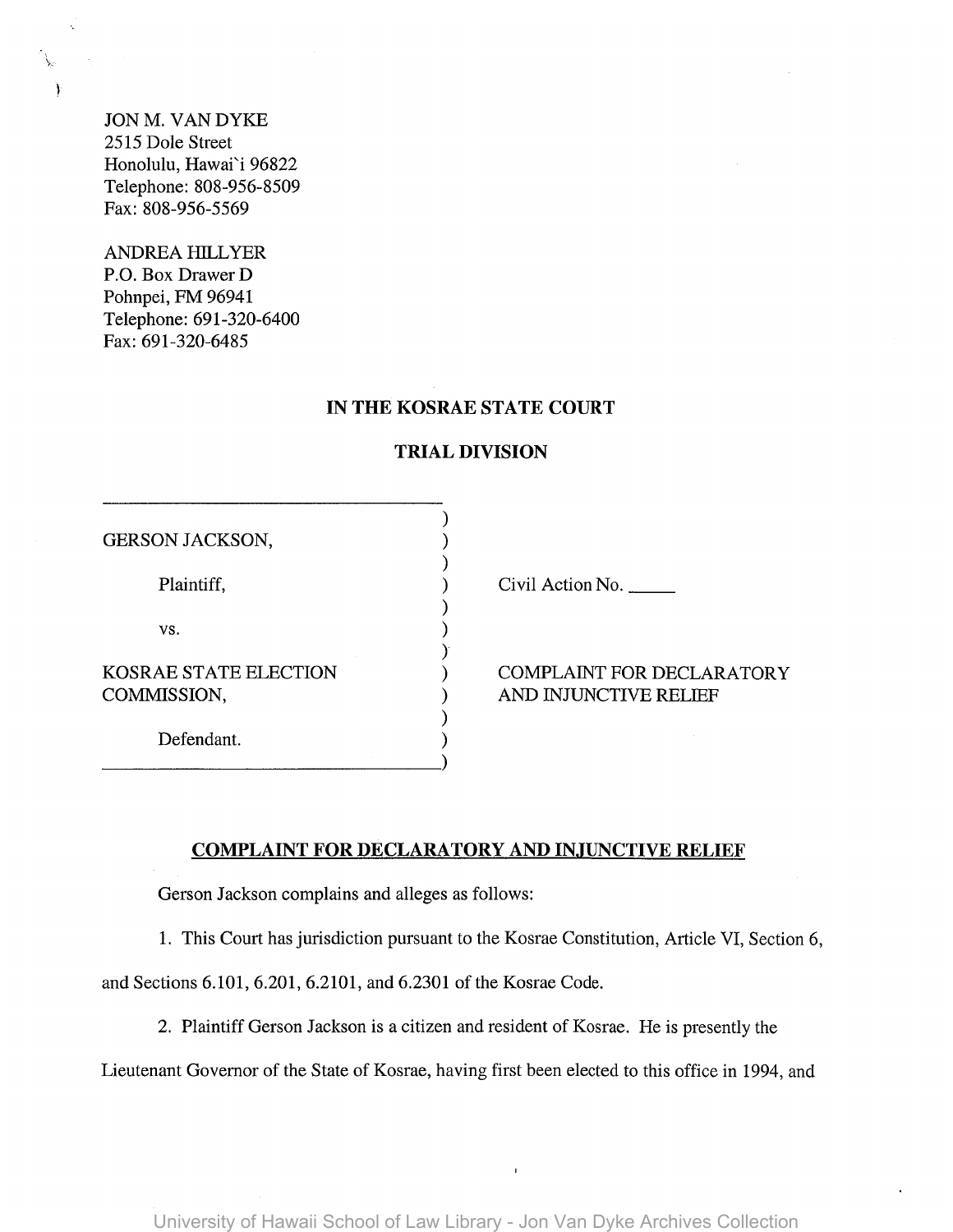reelected in 1998.

3. The Defendant Kosrae State Election Commission is a twelve-member body created by Title 3 of the Kosrae State Code to review and take appropriate action on petitions filed by persons aggrieved in connection with election matters.

4. Plaintiff meets the requirements for serving as Lieutenant Governor in the Kosrae State Constitution, Article V, Sections 4 and 6, which are that a person (a) be "a resident of the State for at least ten years immediately preceding filing for office," (b) be "at least thirty-five years of age," (c) be "a citizen of the Federated States of Micronesia," (d) be "a Kosraean by birth," (e) be "a qualified voter of the State," and (f) have "not been convicted of a felony unless he has received a pardon restoring his civil rights at least five years prior to the election date."

5. The Constitution of the State of Kosrae contains no language whatsoever that imposes any term limits on the Lieutenant Governor of the State.

6. Nonetheless, after Plaintiff asked to be listed as a candidate for the office of Lieutenant Governor in the November 2002 election, Defendant issued on August 8, 2002 a letter indicating, as its "initial determination," that Plaintiff was "not a qualified candidate for the office of Lt. Governor."

7. This determination was made without any reference to any language in the Kosrae Constitution, and was made even though Defendant acknowledged, in its letter of August 8, 2002, that: "The provisions of the Kosrae State Constitution are not explicit as to term limit applications to the Lt. Governor."

8. Defendant also explained in its August 8, 2002 letter that its "initial determination" is not "a final finding," and invited Plaintiff "to present evidence you believe supports the position that you are qualified to seek election as Lt. Governor in the next election."